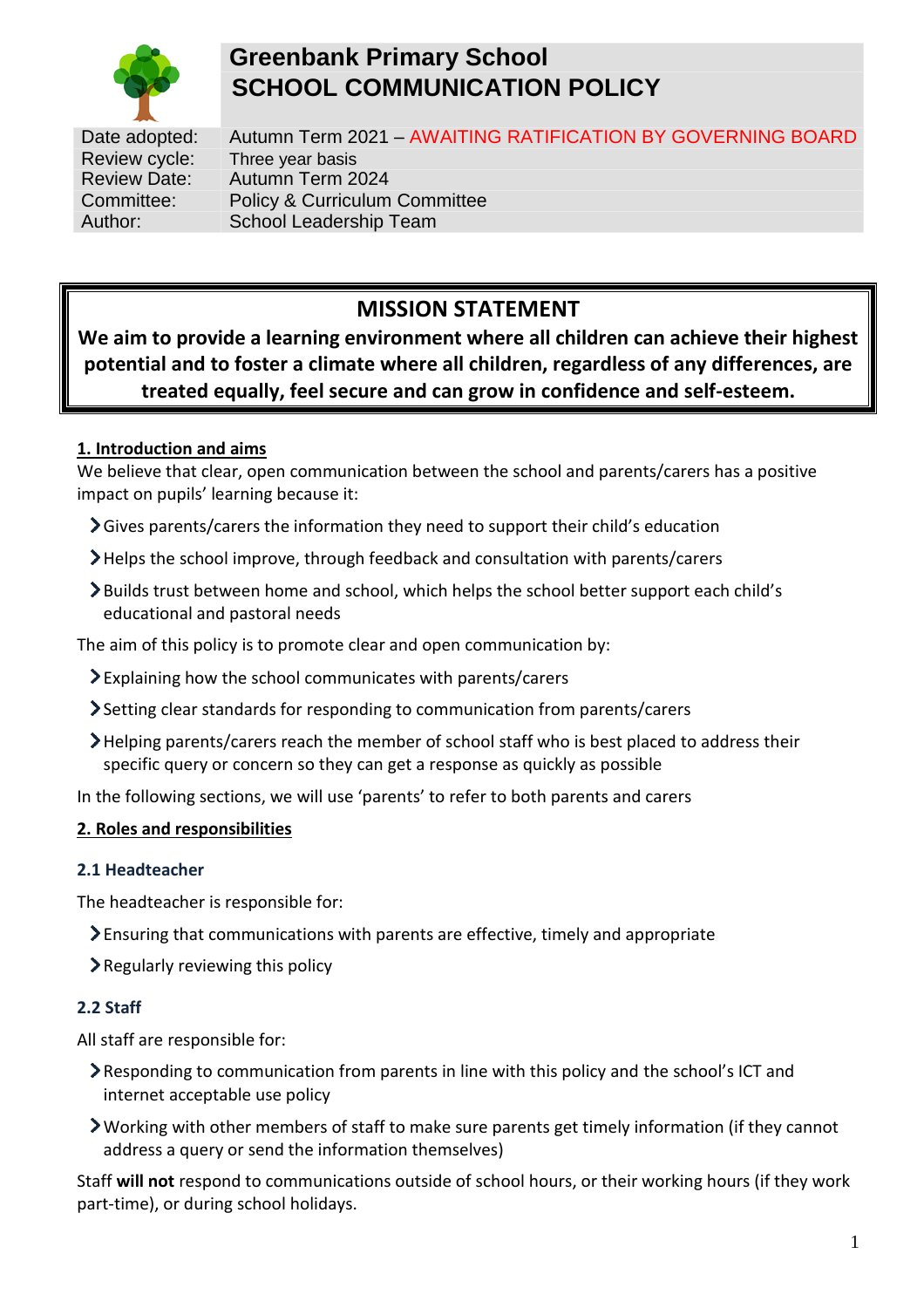# **2.3 Parents**

Parents are responsible for:

- Ensuring that school has up to date contact details (phone/email)
- $\sum$  Ensuring that communication with the school is respectful at all times
- $\sum$  Making every reasonable effort to address communications to the appropriate member of staff in the first instance
- Respond to communications from the school (such as requests for meetings) in a timely manner
- > Checking all communications from the school

Any communication that is considered disrespectful, abusive, or threatening will be treated in line with our parent code of conduct.

## **3. How we communicate with parents and carers**

The sections below explain how we keep parents up-to-date with their child's education and what is happening in school.

Parents should monitor all of the following regularly to make sure they do not miss important communications or announcements that may affect their child.

## **3.1 Parent App Notifications**

We use the app 'Parent App' to keep parents informed, this will be in the form of push notifications, emails and/or text messages, about the following things:

- Upcoming school events
- Scheduled school closures (for example, for staff training days)
- > School surveys or consultations
- Class activities or teacher requests
- > Payments
- Short-notice changes to the school day
- Emergency school closures (for instance, due to bad weather)

#### **3.2 School calendar**

Our school website includes a full school calendar for the half-term ahead.

Where possible, we try to give parents at least 2 weeks' notice of any events or special occasions (including non-uniform days, special assemblies or visitors, or requests for pupils to bring in special items or materials).

Any such event will be included in the school calendar.

# **3.3 Phone calls**

School staff call parents regularly regarding the following matters:

- To discuss pupils' performance both academic and behaviour (both positive and negative)
- First Day Response if a child is absent from school and not notification for reason has been given by parent
- If a child needs to go home for any reason including illness
- Overdue payments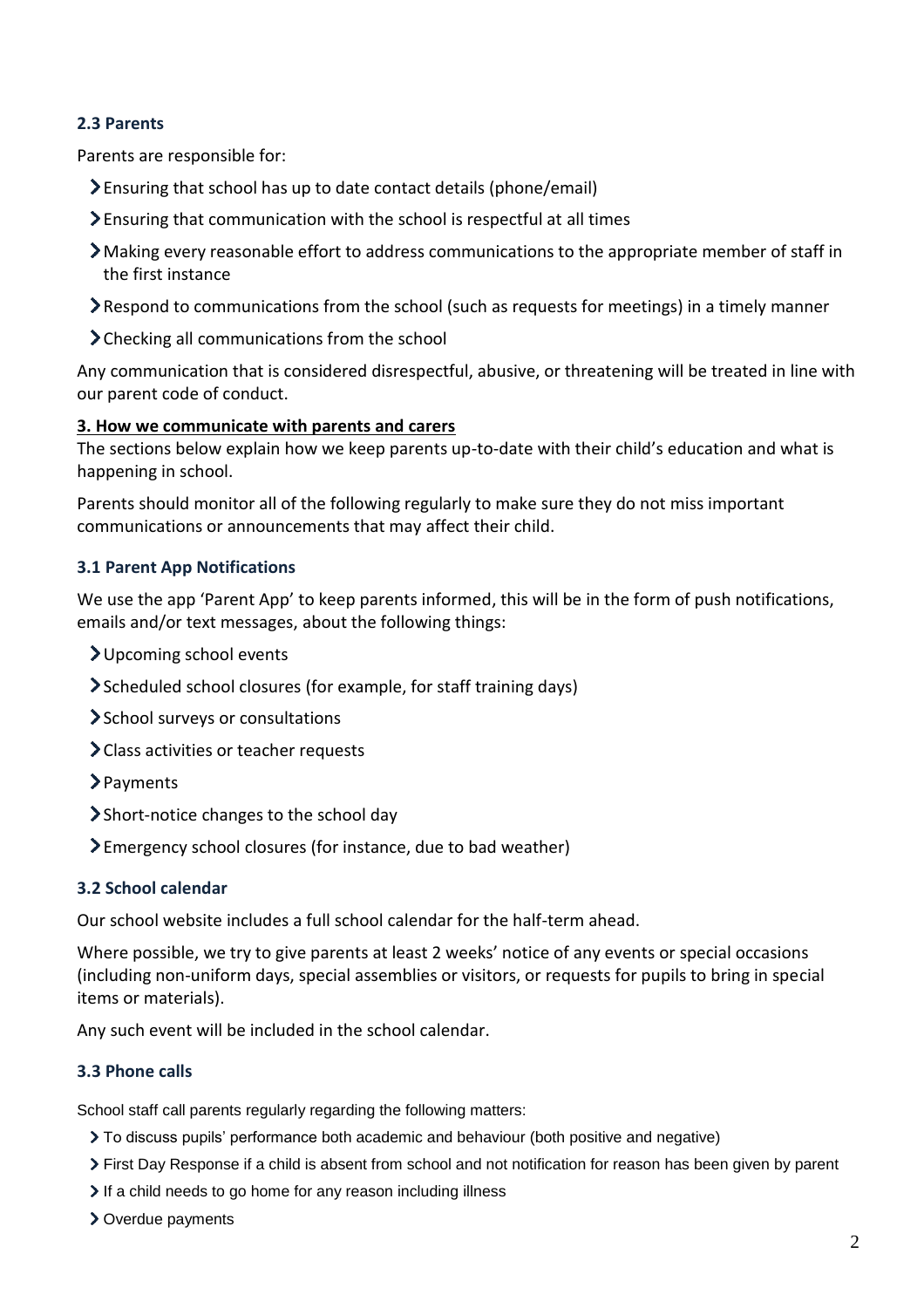All phone calls are recorded for training and monitoring purposes.

## **3.5 Letters**

We send the following letters home regularly:

- **>Letters about trips and visits**
- Consent forms
- > Our termly newsletter

Where we can these will be sent electronically via our parent app and displayed on the school website.

#### **3.6 Homework**

Homework is sent home weekly on a Friday, this is sent via the Seesaw Home-Learning app. Children are expected to respond to this using the app or using their 'Home-link book' which will have been provided at the start of the academic year.. Paper copies can be sent home on request.

## **3.7 Reports**

Parents receive reports from the school about their child's learning, including:

- An end-of-year report covering their achievement in each part of the curriculum, how well they are progressing, and their attendance
- > A report on KS1 and KS2 SATs tests
- > A report on the results of public examinations

We also arrange regular meetings where parents can speak to their child's teacher(s) about their achievement and progress (see the section below).

#### **3.8 Meetings**

We hold 2 parents' evening(s) per year, typically in the Autumn and Spring term. During these meetings, parents can talk with teachers about their child's achievement and progress, the curriculum or schemes of work, their child's wellbeing, or any other area of concern.

The school may also contact parents to arrange meetings between parents' evenings if there are concerns about a child's achievement, progress, or wellbeing.

Parents of pupils with special educational needs (SEN), or who have other additional needs, may also be asked to attend further meetings to address these additional needs.

#### **3.9 School website**

Key information about the school is posted on our website, including:

- Information sent out via the Parent App will appear on the scrolling banner on the Home page of the website
- School times and term dates
- Important events and announcements
- Curriculum information
- Important policies and procedures
- Important contact information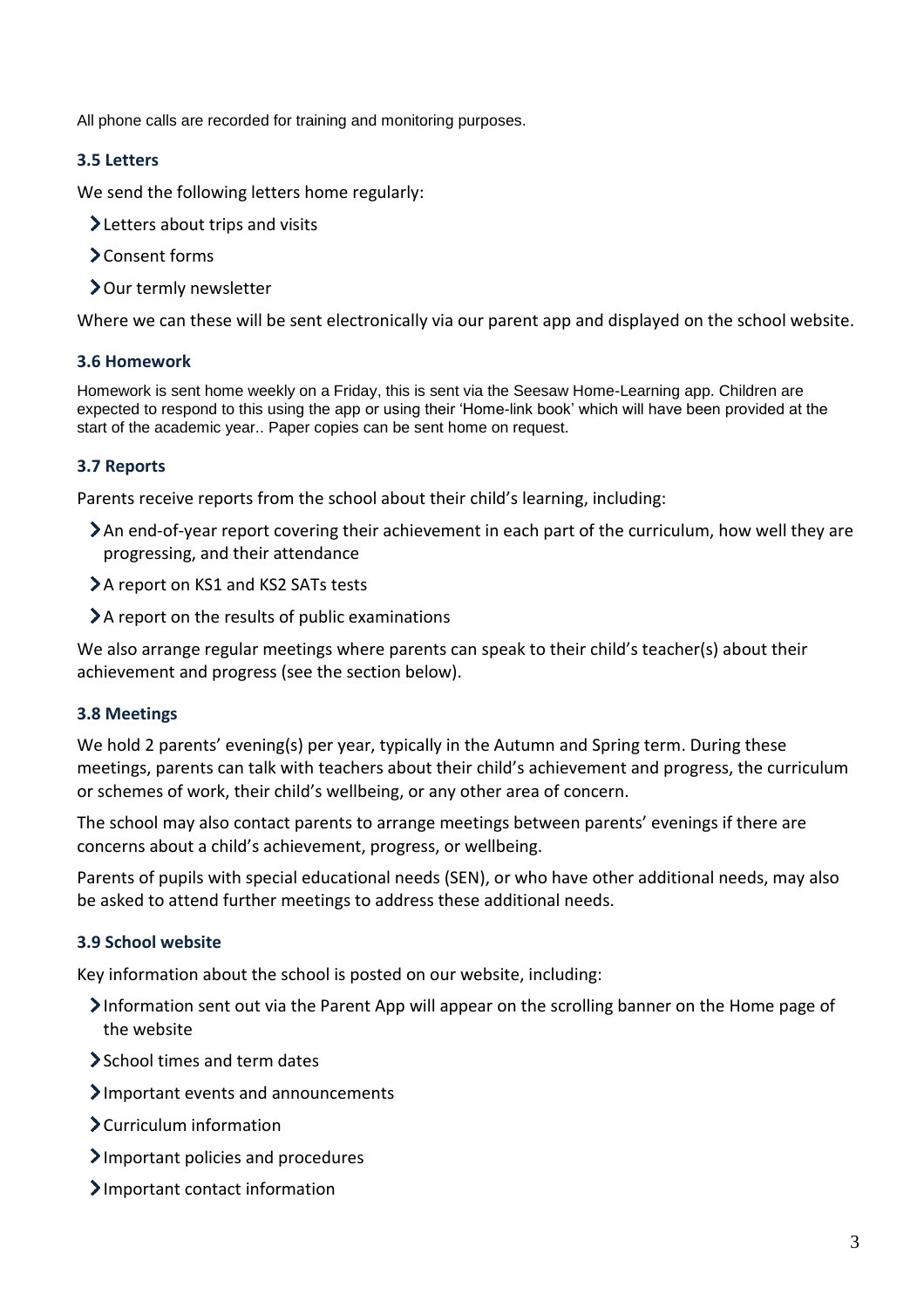Information about before and after-school provision

Parents should check the website before contacting the school.

# **4. How parents and carers can communicate with the school**

Please use the list in appendix 1 to identify the most appropriate person to contact about a query or issue, including the school office number and email address.

# **4.1 Email**

Parents should always email the school, [greenbank-oa@greenbank.liverpoolsch.uk](mailto:greenbank-oa@greenbank.liverpoolsch.uk) , about non-urgent issues in the first instance.

We aim to acknowledge all emails within 2 working days, and to respond in full (or arrange a meeting or phone call if appropriate) within 5 working days.

If a query or concern is urgent, and you need a response sooner than this, please call the school.

# **4.2 Phone calls**

If you need to speak to a specific member of staff about a **non-urgent** matter, please email the school, [greenbank-ao@greenbank.liverpool.sch.uk](mailto:greenbank-ao@greenbank.liverpool.sch.uk) , and the relevant member of staff will contact you within 2 working days.

If this is not possible (due to teaching or other commitments), someone will get in touch with you to schedule a phone call at a convenient time. We aim to make sure you have spoken to the appropriate member of staff within 5 days of your request.

If your issue is urgent, please call the school office 0151 522 5748.

Urgent issues might include things like:

Family emergencies

Safeguarding or welfare issues

For more general enquiries, please call the school office.

All phone calls are recorded for training and monitoring purposes.

# **4.3 Meetings**

If you would like to schedule a meeting with a member of staff, please email the following address greenbank-ao@greenbank.liverpool.sch.uk or call the school to book an appointment.

We try to schedule all meetings within 5 working days of the request.

While teachers are available at the beginning or end of the school day if you need to speak to them urgently, we recommend you book appointments to discuss:

Any concerns you may have about your child's learning

Updates related to pastoral support, your child's home environment, or their wellbeing

# **5. Inclusion**

It is important to us that everyone in our community can communicate easily with the school.

We currently make whole-school announcements and communications (such as email alerts and newsletters) available in the following languages:

>English